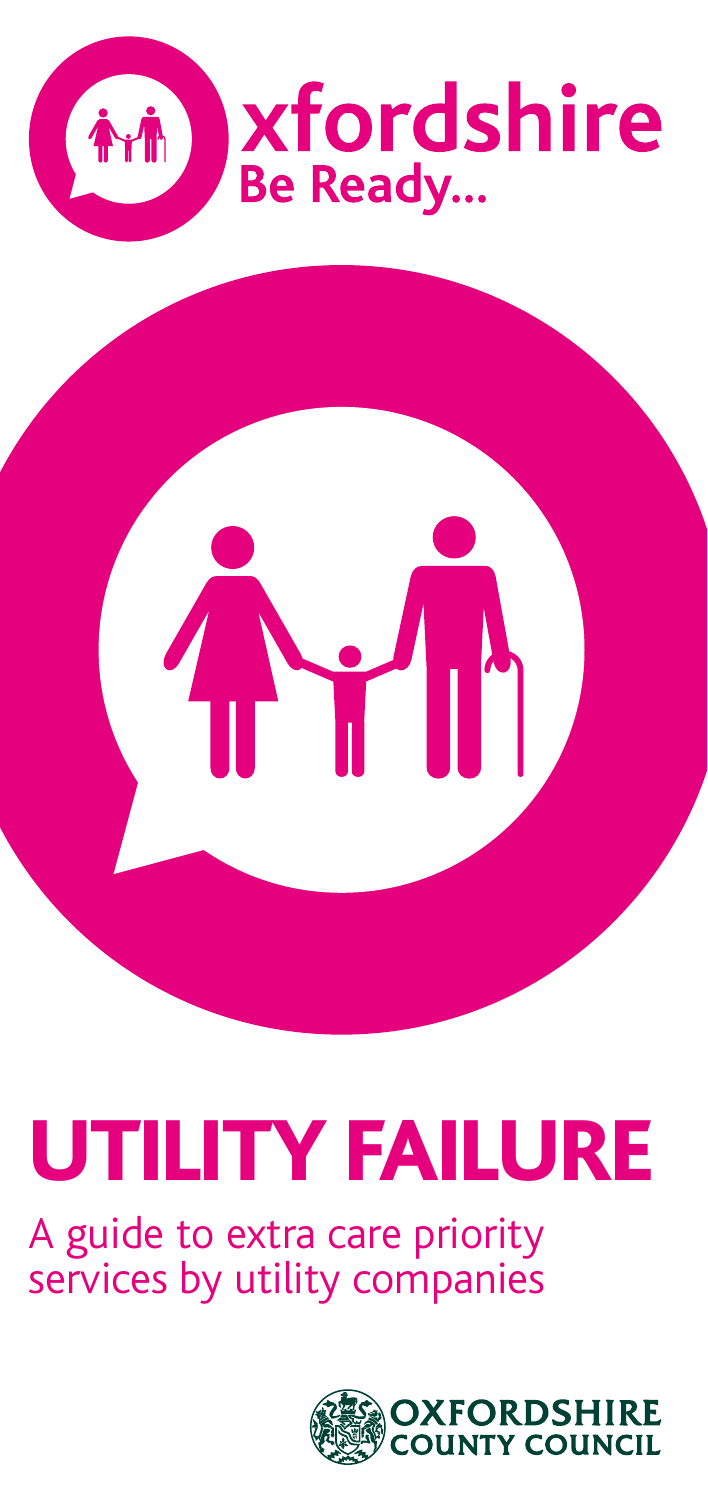# What is the Priority Service?

You can't always predict when an emergency situation may cause a disruption to your utility provision. If you register for the priority service register with your local supplier, they will do their upmost to prevent your supply from going off and, if it does, make sure that your service returns as a matter of urgency, providing additional support if necessary in the meantime.

Depending on your provider, extra assistance **may** include:

- **Q** Hot drinks and food
- **Charging points**
- **Generators**
- **Delivery of bottled water to your home**
- **Temporary heating and cooking appliances**

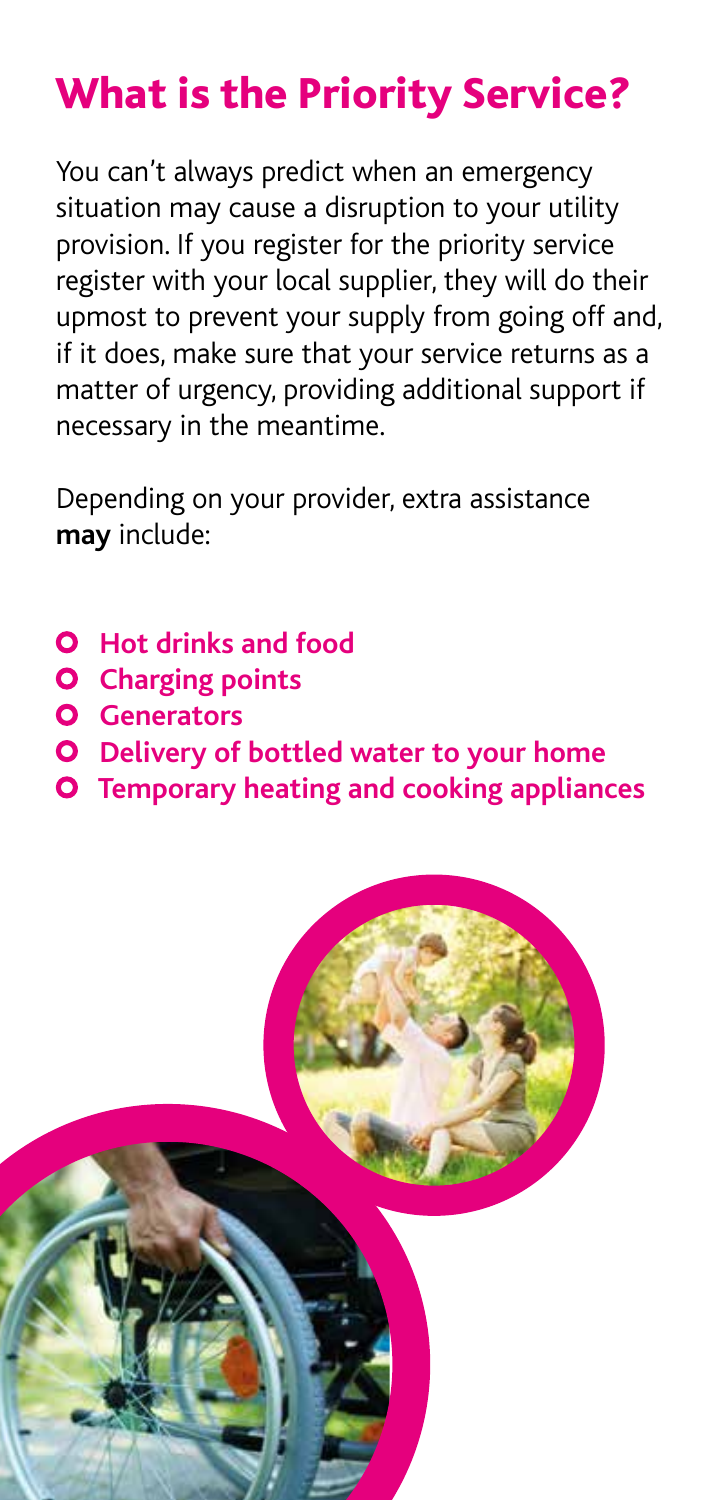

# Are You Eligible?

If you receive a state pension, are disabled or have a child under the age of 5, then you may benefit from joining the utility priority care registers.

If you rely on one or more of the following, you will also be eligible to join:

- **Home dialysis machine**
- **Oxygen concentrator**
- **Artificial ventilator**
- **Stair lift**
- **Adjustable bed**

If you are eligible and would like to register for the priority service, contact your provider(s) using the following contact details.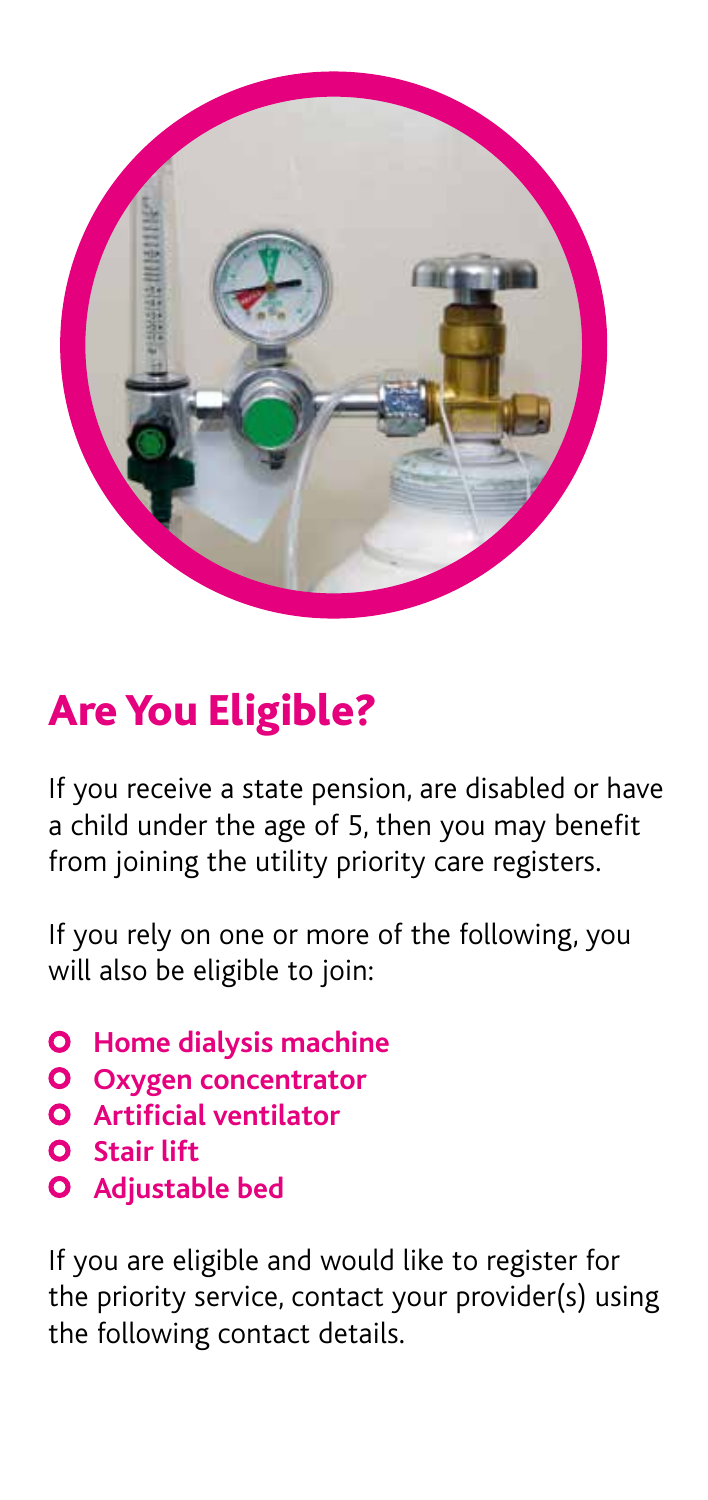## Water Companies

#### **Thames Water**

Phone: 0845 641 0068

Text phone: 0845 7200 899

Online: www.thameswater.co.uk/help-andadvice/555

### **Anglian Water (OX27, OX25, OX15)**

Online: www.anglianwater.co.uk/household/specialassistance/watercare/apply

By minicom: 0800 917 5901

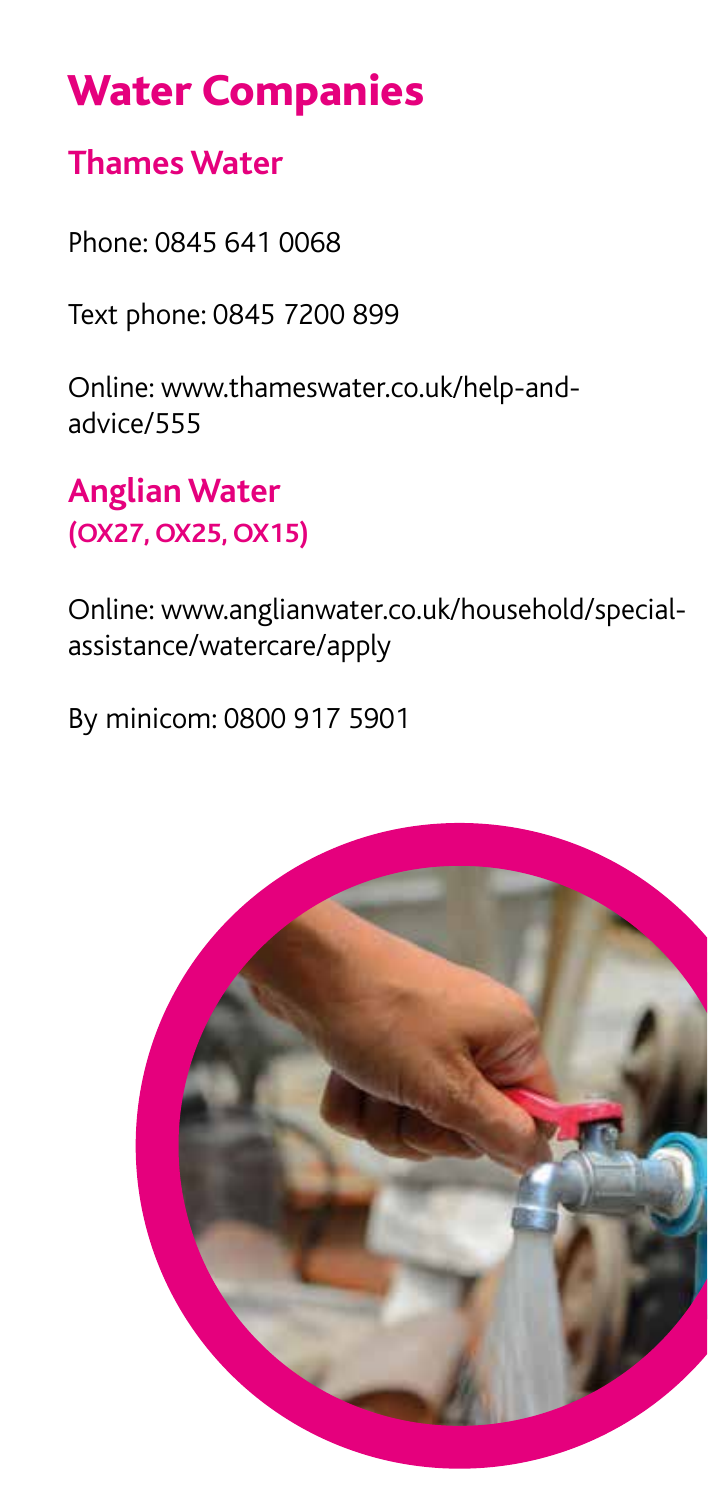# Electric **Providers**

## **SSE**

Phone: 0800 294 3259

Mobile: 0345 072 1900

Text phone: 0800 316 5457

If you are unsure which company supplies your power check your last bill

Online: www.ssepf.co.uk/PriorityServicesRegister/

For more information please visit SSE's website: www.ssepd.co.uk/PriorityServices/

#### **UK Power Network (OX9, OX18)**

Phone: 0800 169 9970 and leave a message with your details asking for a Priority Services Register form. Once completed post it to:

Priority Services Coordinator, UK Power Networks, Fore Hamlet, Ipswich, IP3 8AA

Online: www.ukpowernetworks.co.uk/priority

#### **Western Power Distribution (OX15, OX16, OX17)**

Phone: 0845 724 0240

Text phone: 0845 601 2318 (or use Text Relay)

Online: www.westernpower.co.uk/About-us/ Priority-Services